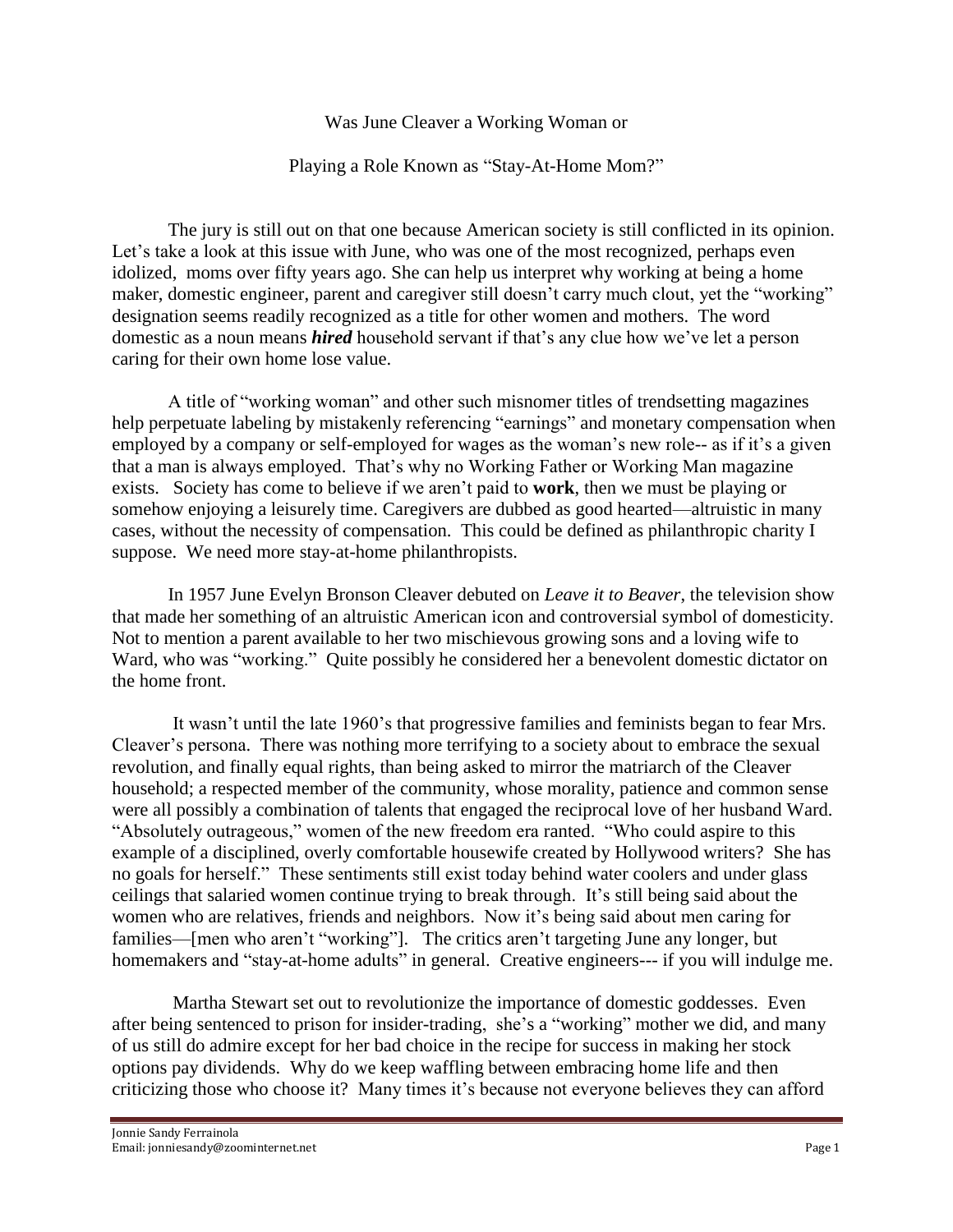to work at a home and family life and single women or men don't have a choice if there's no other income source but their own active employment outside the home. Few can afford the ideals Martha professes as commonplace for her lifestyle.

Along with reproduction, household duties, outdoor chores, community activities and immediate and extended family responsibilities have mostly fallen into the hands of women. It seems many of the attitudes and viewpoints about life at home changed early in the twentieth century. The right to vote, finally, in 1920 aided the transformation with regard to women's status in the labor force and in the home. Maybe men could have gone back into the home after serving our country in WWI (and then decades later in WWII) and found out how wonderful and challenging it was to nurture family and create community life. But they didn't. Men wanted back the jobs in industry and the marketplace that many women had willingly filled in their absence. Married women silently struggled to re-fill the void as they retreated to home again.

Describing their impact on the workforce in America's Working Women; A Documentary History: 1600 to the Present the editors Baxandall and Gordon state how the numbers and proportions of jobs and occupations lured married women.

> First, …. New kinds of service work—more often commercial and public as opposed to domestic service—drew in women, such as waitressing, saleswork, and operating telephones…. In 1920, married women constituted 23 percent of employed women; by 1940,… they made up 36 percent—but this proportion never dropped,…Married women's employment, which had long been common among the poor and especially minorities, not only changed the shape of many families but also changed the nature of the labor force. (193)

Drawn to jobs with less meaning and importance than helping make and maintain a comfortable, successful home and family life became prevalent because; previously women at home had been unappreciated, taken for granted and unpaid! Even though many women were in the "work force" in service, industry or factory jobs to support their parents and siblings to put bread on the table in previous generations the married women entering the job market in the 60's came to **need** the incomes they were beginning to generate to afford the new conveniences being marketed. "Women started to feel that working outside the home gave them economic power that had traditionally been provided only to men and were now able to provide for life's necessities that were typically bought by men's earnings," as pointed out by Mary E. Williams in her book Working Women—Opposing Viewpoints. Instead of just affording the necessities there was extra money to purchase modern appliances, second cars, children's desirables and little luxuries like the Joneses had that couldn't be provided on just their employed husband's earnings. Male egos took a blow because they had been led to believe, by their predecessors, that a married man was financially responsible to his wife and her need to have outside employment showed his failings in that area.

Maybe June didn't have a grip on the real world, and the pearls were a bit much, but then we all have freedom of expression. Surprising as it seemed, her life was filled with the same adversities and aversions that family life handed anyone in the category of "middle class." The way she handled the situations offered plenty for other women to want to emulate, but too many times male, and a sisterhood of female critics have put little positive recognition in the essential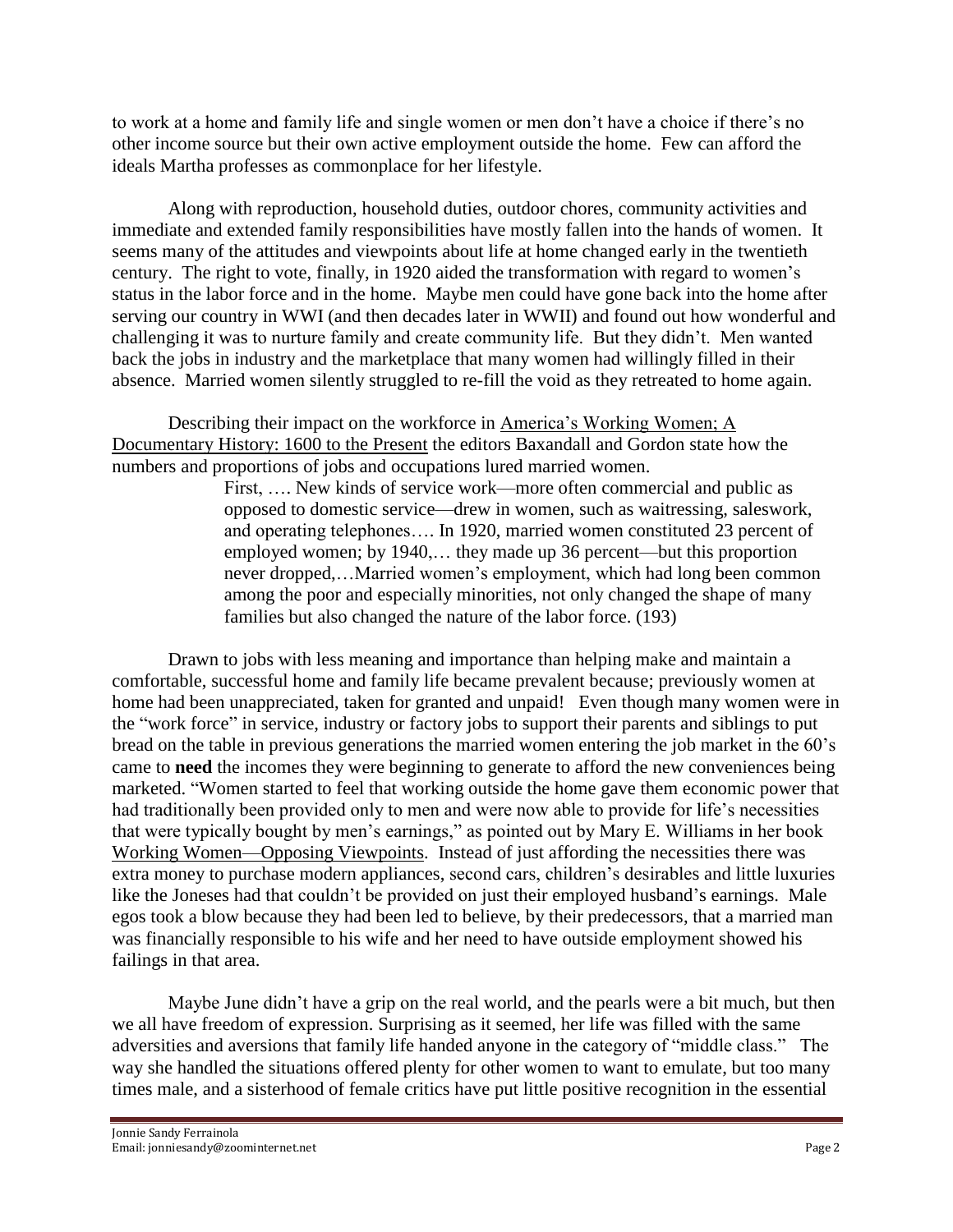tasks that women [or men for that matter], with or without children, do to make a house a home. The list is limitless for those motivated to be a productive stay-at-home spouse/mate, for no tangible or visible wages.

Many feminists believed—maybe still do, that showing admiration for June Cleaver and other successful stay-at-home women and moms destroys a generation of female accomplishments outside the home. Those same people might want to consider writing to the editor of "Working Women" and "Working Mothers" magazines to ask them if they are enabling the goals of *all* women or just those who are "working" for wages in the labor force. Judging from the titles and content which is geared to women and mothers employed anywhere but in the home, anyone that chooses to stay home and nurture family principles would *not* be the audience for these magazines. Are we undermining the home based woman's accomplishments? Until we, as a collective group acknowledge there is worth and pride in home life whether overseen by men or women, moms or dads, we will continue to lose the sense of value we place on the home and community. The millennial generation is migrating back to the home. The era of in-home offices and not commuting to a job location which evolves into a stay-at-home work life via technology could help the nurturing of a home regain importance. Cocooning once again, will be in vogue.

Much of this can't be argued as valid. It just is. What is open for debate is how the families of today can thrive if no one is working to take care of a home, and everyone is devoted to earning an income elsewhere. Who will be responsible for the children, aging parents, booster club bake sales and volunteerism in the community, not to mention maintenance of a demanding living space? One answer will be multi-generational families occupying one home to allow the overlap of young parents, their parents and grandparents caring for the home and each other's needs.

Women have been conflicted over their decisions to "have it all" as described by an attorney, Cheryl Mendelson, who wrote the book, Joy of Cleaning, that was reviewed by the New York Times in 1999 and who was also quoted in James Q. Wilson's book; The Marriage Problem: How Our Culture Has Weakened Families.

> "On the first page…homemaking, she said, was her "secret life" that she had struggled for years to conceal from friends. 'Being perceived as excessively domestic can get you socially ostracized,' she remarked" (182).

This perceived social attitude was validated by John Lennon and Yoko Ono's song lyrics in 1972, "Woman is the Nigger of the World." Who on earth would want to be part of a home life relating them to a nigger? Sad to think, like John sings, "we leave her flat for being a fat old mother hen, we tell her home is the only place she would be, then we complain that she's too unworldly to be our friend."

The inspiration that June Cleaver and women like her, including my mother, have given the American family lost ground in the last three decades of the twentieth century, starting around the time the Beatles broke up. Coincidence?—Maybe it was a sign of the times for institutions to be disbanded. It's not a matter of how "working" mothers/women, (those employed outside the traditional home), are affecting the well being of children they leave in day care, but how those who *work* at raising a family and creating a home (which arbitrarily does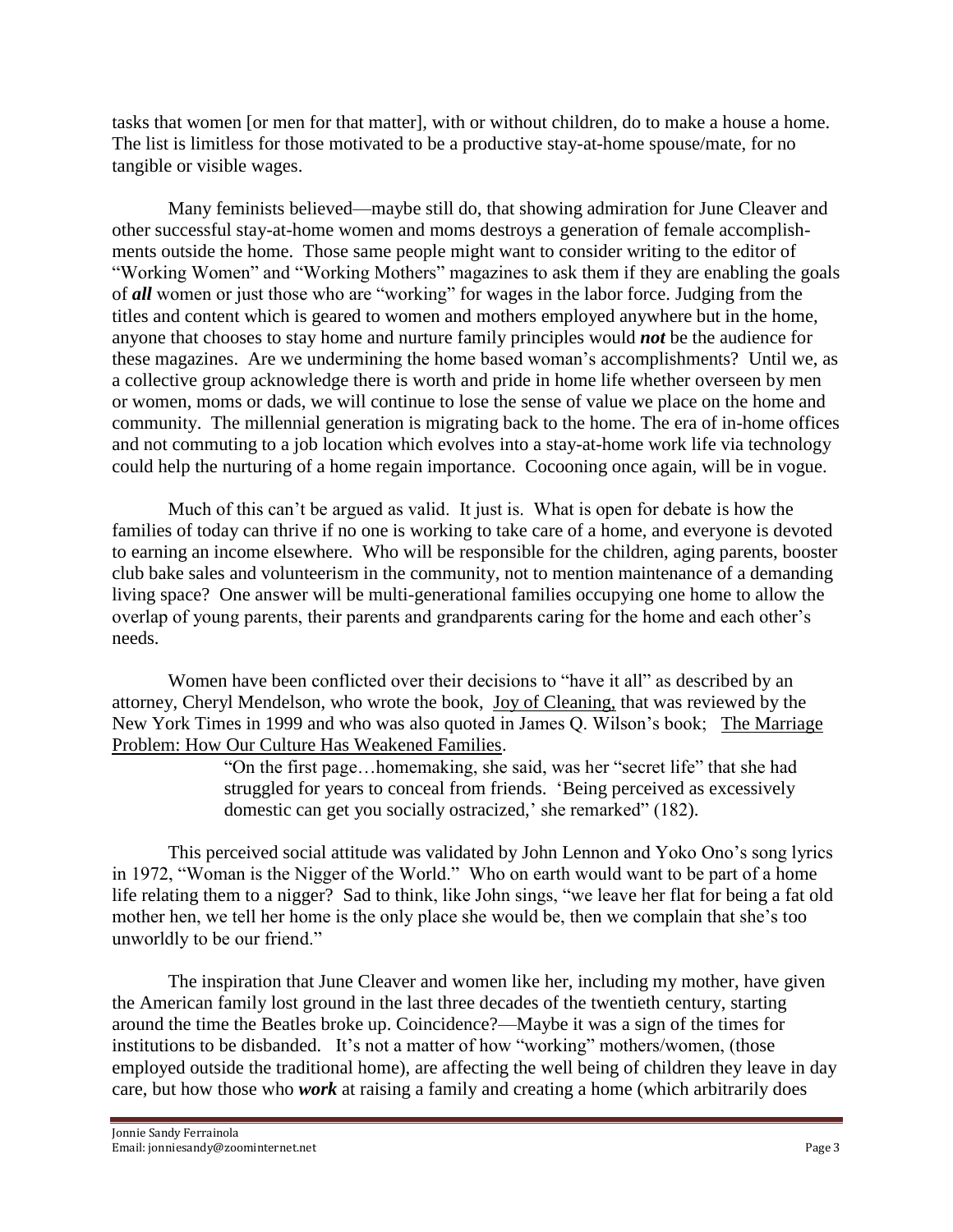include housework—domestic duty) are being categorized as succumbing to drudgery. Who wants to stay home and be devoted to an unpaid occupation that society in general has demeaned and remains conflicted over its importance. There's definitely something wrong.

When the XY&Z generations of all nations see Pink, Barrymore, Levine, Beyoncé, Mayer, Jay Z, Kidman, Jolie, Hawke, Pitt, Timberlake and Pitbull head for the home life to nurture a family, maybe learn to cook and possibly care for their aging parents it will be acceptable once again. Hopefully they will have their own reality TV shows, because we'll all want them to show us how it's done in Hollywood. No one will be home to show us.

Can we resurrect the importance of what was traditionally called 'women's work" now that men, married to higher wage earning spouses want in on the fun? What are we waiting for? What would June Cleaver do? The answers are not rhetoric. It's time for discussion.